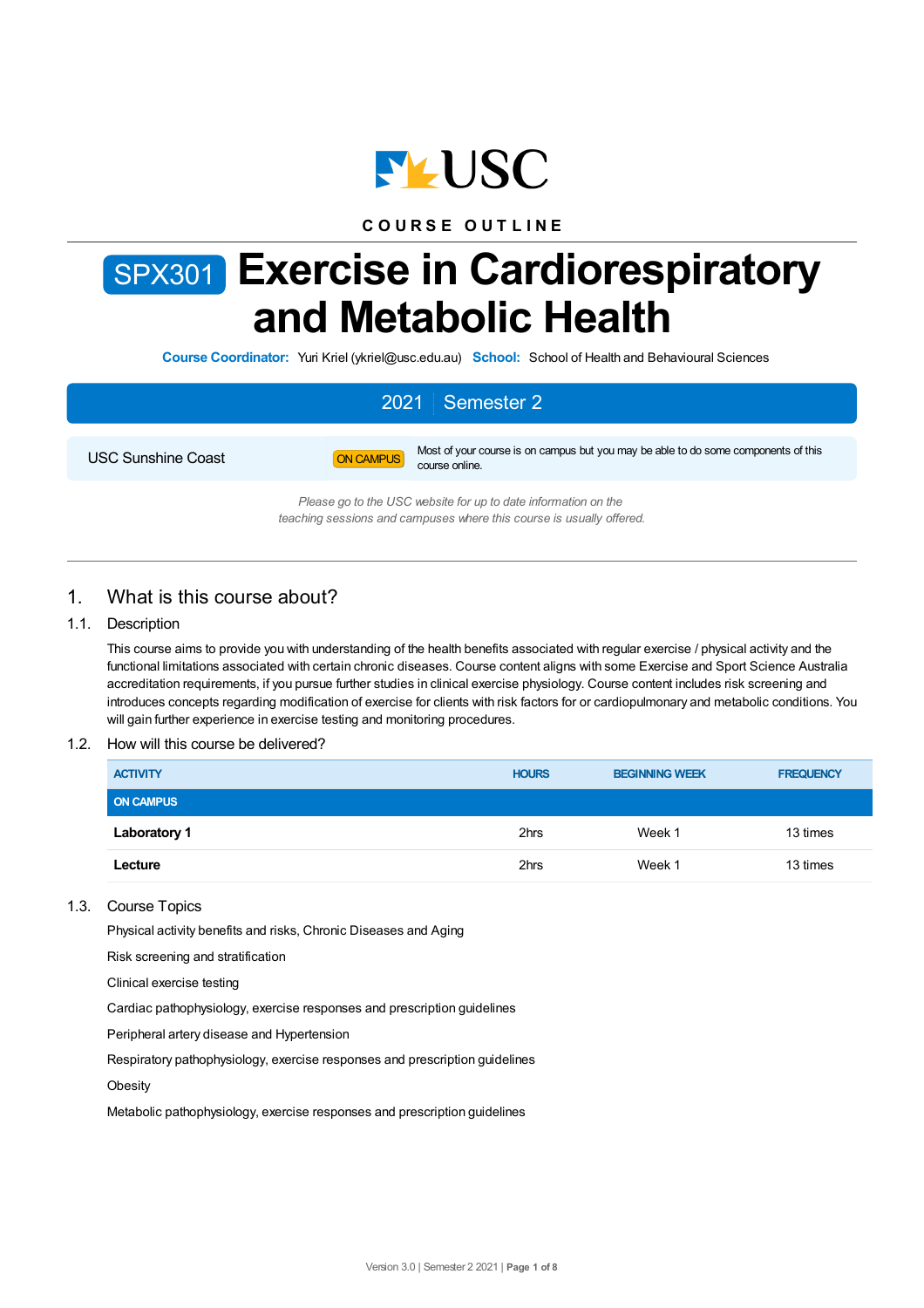# 2. What level is this course?

#### 300 Level (Graduate)

Demonstrating coherence and breadth or depth of knowledge and skills. Independent application of knowledge and skills in unfamiliar contexts. Meeting professional requirements and AQF descriptors for the degree. May require pre-requisites where discipline specific introductory or developing knowledge or skills is necessary. Normally undertaken in the third or fourth full-time study year of an undergraduate program.

## 3. What is the unit value of this course?

12 units

# 4. How does this course contribute to my learning?

|                  | <b>COURSE LEARNING OUTCOMES</b>                                                                                                                                                                                               | <b>GRADUATE QUALITIES</b>                                                 |
|------------------|-------------------------------------------------------------------------------------------------------------------------------------------------------------------------------------------------------------------------------|---------------------------------------------------------------------------|
|                  | On successful completion of this course, you should be able to                                                                                                                                                                | Completing these tasks<br>successfully will contribute to<br>you becoming |
|                  | Explain the pathophysiological mechanisms associated with cardiorespiratory and metabolic<br>conditions, the comorbid relationship that can exist between pathologies and the influence that<br>exercise has on these issues. | Knowledgeable<br>Empowered                                                |
| $\mathbf{2}$     | Apply pre-exercise screening guidelines and identify if medical referral or input is required prior to<br>exercise participation for various clinical populations                                                             | Empowered<br>Ethical                                                      |
| $\left(3\right)$ | Select and apply procedures during submaximal and maximal exercise tests for various clinical<br>populations.                                                                                                                 | Knowledgeable<br>Engaged                                                  |
|                  | Apply the relative and absolute contraindications to exercise and the exercise termination criteria<br>for various clinical populations                                                                                       | Empowered<br>Engaged                                                      |
| 6                | Demonstrate the ability to problem solve and formulate appropriate actions with regards to<br>exercise prescription for various clinical populations.                                                                         | Creative and critical thinker<br>Ethical                                  |
| 6 <sup>°</sup>   | Critically analyse and disseminate appropriate professional resources and scientific literature<br>through verbal and written platforms.                                                                                      | Creative and critical thinker                                             |
|                  |                                                                                                                                                                                                                               |                                                                           |

# 5. Am Ieligible to enrol in this course?

Refer to the USC [Glossary](https://www.usc.edu.au/about/policies-and-procedures/glossary-of-terms-for-policy-and-procedures) of terms for definitions of "pre-requisites, co-requisites and anti-requisites".

#### 5.1. Pre-requisites

SPX331

### 5.2. Co-requisites

SPX300

#### 5.3. Anti-requisites

Not applicable

#### 5.4. Specific assumed prior knowledge and skills (where applicable)

It is assumed that you will be able to demonstrate an understanding of human physiology, exercise testing and prescription, as evidenced through the successful completion of the pre-requisite courses, programme pathway or equivalent credit courses

# 6. How am Igoing to be assessed?

6.1. Grading Scale

#### Standard Grading (GRD)

High Distinction (HD), Distinction (DN), Credit (CR), Pass (PS), Fail (FL).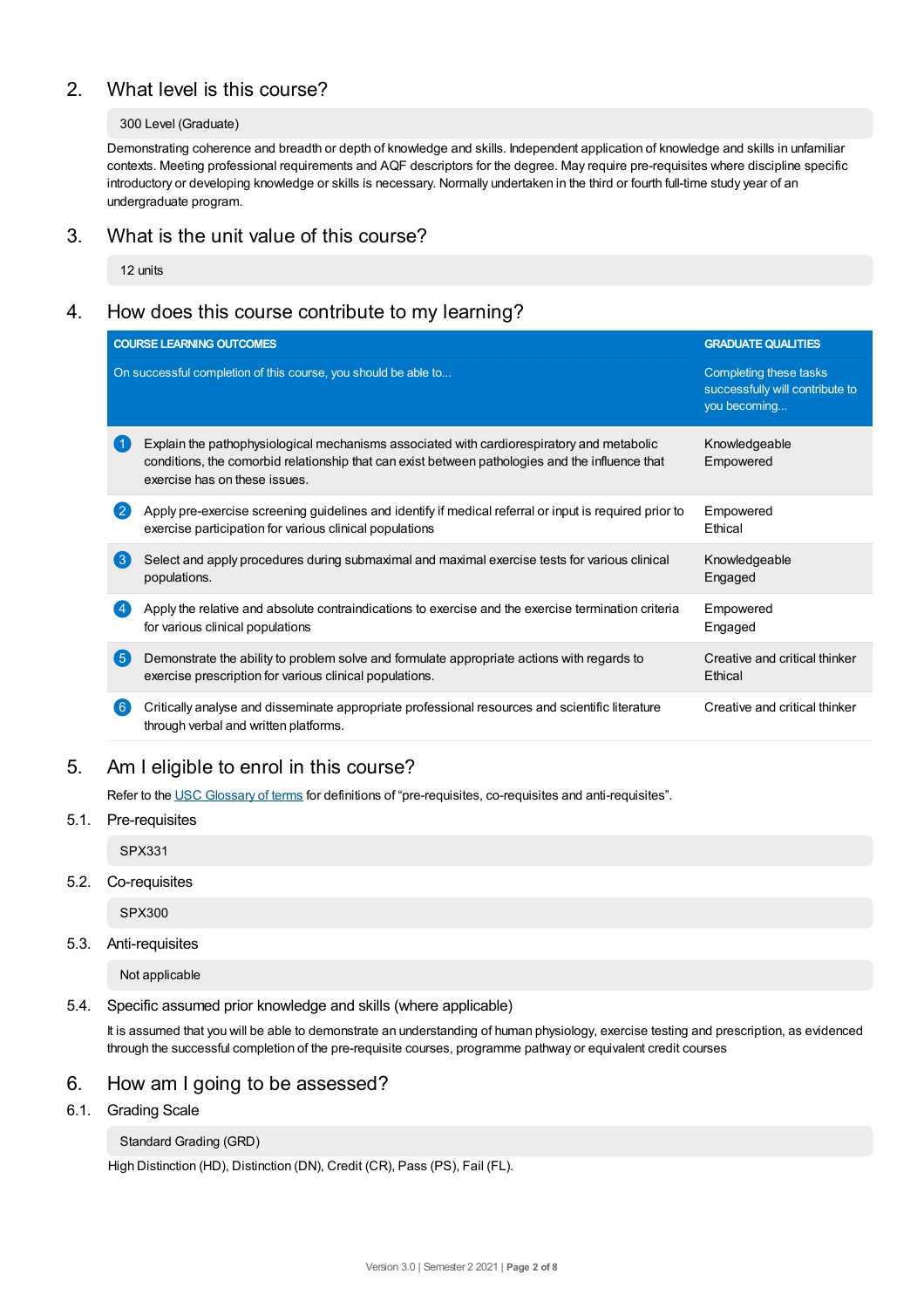#### 6.2. Details of early feedback on progress

During week 4, you will undertake your first summative assessment task, a 60 minute quiz, during your laboratory class. You will receive feedback on this quiz, immediately after completion, allowing you to evaluate your comprehension of concepts and progress during the early stages of the course. This assessment task will also provide early exposure to the question format(s) used in later summative assessment tasks. Additionally, you will be given the opportunity to complete formative on-line multiple-choice quizzes (consisting of 10 questions each) during weeks 3, 7 and 12. The content of these multiple-choice quizzes will be based upon content from the proceeding 2- 4 weeks. You will receive feedback on your performance in these quizzes immediately upon completion. These formative pieces of assessment, whilst not contributing to your overall course grade, allow further opportunities to gain insight into your comprehension of course topics and your progress throughout semester.

#### 6.3. Assessment tasks

| <b>DELIVERY</b><br><b>MODE</b> | <b>TASK</b><br>NO. | <b>ASSESSMENT</b><br><b>PRODUCT</b>     | <b>INDIVIDUAL</b><br><b>OR GROUP</b> | <b>WEIGHTING</b><br>$\frac{9}{6}$ | <b>WHAT IS THE</b><br><b>DURATION/</b><br><b>LENGTH?</b> | <b>WHEN SHOULD I</b><br>SUBMIT? | <b>WHERE SHOULD I</b><br><b>SUBMIT IT?</b> |
|--------------------------------|--------------------|-----------------------------------------|--------------------------------------|-----------------------------------|----------------------------------------------------------|---------------------------------|--------------------------------------------|
| All                            | 1                  | Quiz/zes                                | Individual                           | 30%                               | Each quiz will<br>take 1 hour.                           | <b>Refer to Format</b>          | In Class                                   |
| All                            | 2                  | Oral and Written<br>Piece               | Group                                | 25%                               | 15 minutes                                               | Refer to Format                 | In Class                                   |
| All                            | 3                  | Examination -<br>Centrally<br>Scheduled | Individual                           | 45%                               | 120 minutes                                              | Exam Period                     | Exam Venue                                 |

#### **All - Assessment Task 1:** Quizzes

| <b>GOAL:</b>     | The goals of the two quizzes are 1) to allow you to demonstrate thorough knowledge of, and the ability to explain and apply<br>course theory and concepts and 2) to provide feedback on your engagement and progress during the course. |                                                                                                                                                                                                                                                                                                                                                                                                                                                                                                                                                                                                                                                                                                                                                                                                                                   |                                     |  |  |  |  |
|------------------|-----------------------------------------------------------------------------------------------------------------------------------------------------------------------------------------------------------------------------------------|-----------------------------------------------------------------------------------------------------------------------------------------------------------------------------------------------------------------------------------------------------------------------------------------------------------------------------------------------------------------------------------------------------------------------------------------------------------------------------------------------------------------------------------------------------------------------------------------------------------------------------------------------------------------------------------------------------------------------------------------------------------------------------------------------------------------------------------|-------------------------------------|--|--|--|--|
| <b>PRODUCT:</b>  | Quiz/zes                                                                                                                                                                                                                                |                                                                                                                                                                                                                                                                                                                                                                                                                                                                                                                                                                                                                                                                                                                                                                                                                                   |                                     |  |  |  |  |
| <b>FORMAT:</b>   |                                                                                                                                                                                                                                         | Two individually completed 60 minute quizzes, which will consist of multiple choice and short answer questions. Multiple<br>choice questions will be assessed for correctness and short answer questions for completeness and correctness. Multiple<br>choice questions will be allocated one mark per question. The marks for short answer questions vary and will be noted<br>clearly. The first quiz, conducted during your scheduled class in Week 4, will be based on learning materials, including<br>course readings, from Week 1 up to and including Week 3. The second quiz, conducted during your scheduled class in<br>Week 9, will be based on learning materials, including course readings, from Week 1 up to and including Week 8. You are<br>expected to make yourself available during these assessment periods. |                                     |  |  |  |  |
| <b>CRITERIA:</b> | No.                                                                                                                                                                                                                                     |                                                                                                                                                                                                                                                                                                                                                                                                                                                                                                                                                                                                                                                                                                                                                                                                                                   | <b>Learning Outcome</b><br>assessed |  |  |  |  |
|                  | 1                                                                                                                                                                                                                                       | Your explanation of the pathophysiological mechanisms associated with the conditions<br>and factors covered so far in the course, the comorbid relationship that can exist between<br>pathologies and the influence that physical activity has on these issues.                                                                                                                                                                                                                                                                                                                                                                                                                                                                                                                                                                   | $\Box$                              |  |  |  |  |
|                  | $\overline{2}$                                                                                                                                                                                                                          | Your application of pre-exercise screening guidelines and the contraindications to<br>exercise relevant to the clinical populations covered so far in the course.                                                                                                                                                                                                                                                                                                                                                                                                                                                                                                                                                                                                                                                                 | 264                                 |  |  |  |  |
|                  | 3                                                                                                                                                                                                                                       | Your selection and application of appropriate and safe procedures and endpoints during<br>exercise tests for the conditions and populations covered so far in the course.                                                                                                                                                                                                                                                                                                                                                                                                                                                                                                                                                                                                                                                         | 0006                                |  |  |  |  |
|                  | 4                                                                                                                                                                                                                                       | Your ability to problem solve and formulate appropriate, safe and effective actions with<br>regards to exercise testing and prescription for the conditions ad populations covered so<br>far in the course.                                                                                                                                                                                                                                                                                                                                                                                                                                                                                                                                                                                                                       | 00606                               |  |  |  |  |
|                  |                                                                                                                                                                                                                                         |                                                                                                                                                                                                                                                                                                                                                                                                                                                                                                                                                                                                                                                                                                                                                                                                                                   |                                     |  |  |  |  |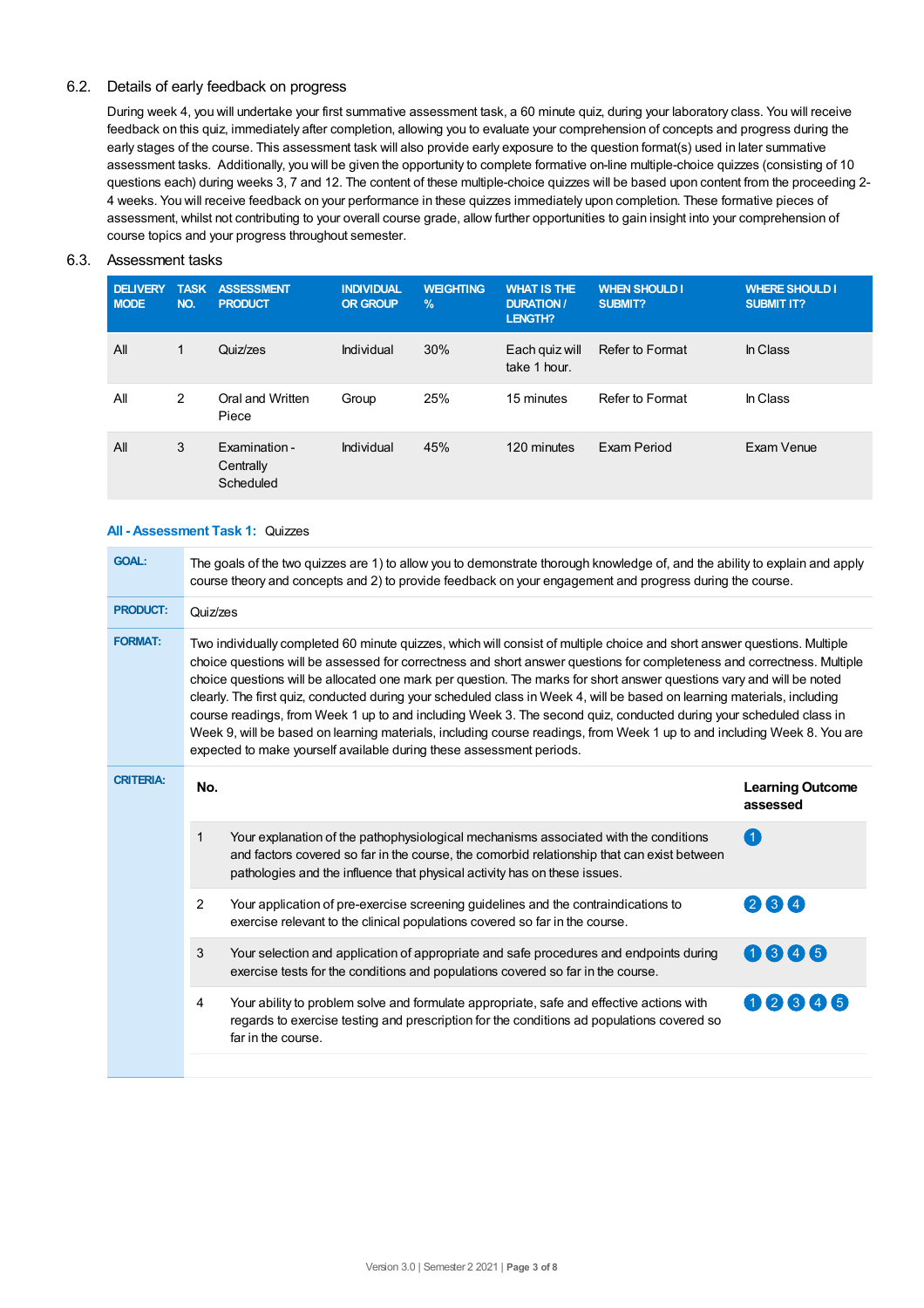## **All - Assessment Task 2:** Oral and Written Piece

| <b>GOAL:</b>     | The goal of the oral presentation is for you to work collaboratively within a group to consolidate, critically analyse and<br>convey (via written, verbal and visual delivery) relevant, current information regarding pathophysiological processes and<br>the role of exercise in the context of your topic via presentation software.                                                                                                                                                                                                                                                                                                                                                                                                                                                                                                                                                                                                                                                                                                                                                                                                                                                                                                                                                                                                                                                                                       |                                                                                                                                                                                                                                                                  |                                     |  |  |  |
|------------------|-------------------------------------------------------------------------------------------------------------------------------------------------------------------------------------------------------------------------------------------------------------------------------------------------------------------------------------------------------------------------------------------------------------------------------------------------------------------------------------------------------------------------------------------------------------------------------------------------------------------------------------------------------------------------------------------------------------------------------------------------------------------------------------------------------------------------------------------------------------------------------------------------------------------------------------------------------------------------------------------------------------------------------------------------------------------------------------------------------------------------------------------------------------------------------------------------------------------------------------------------------------------------------------------------------------------------------------------------------------------------------------------------------------------------------|------------------------------------------------------------------------------------------------------------------------------------------------------------------------------------------------------------------------------------------------------------------|-------------------------------------|--|--|--|
| <b>PRODUCT:</b>  | Oral and Written Piece                                                                                                                                                                                                                                                                                                                                                                                                                                                                                                                                                                                                                                                                                                                                                                                                                                                                                                                                                                                                                                                                                                                                                                                                                                                                                                                                                                                                        |                                                                                                                                                                                                                                                                  |                                     |  |  |  |
| <b>FORMAT:</b>   | You will work in groups and deliver a video recorded oral PowerPoint presentation on a specific condition that is relevant<br>to cardiorespiratory and metabolic health. You will be required to nominate your topic in Week 2 by selecting from a list of<br>topics on Blackboard. You may also nominate your own topic, but this must be approved by the course coordinator during<br>Week 2. PowerPoint presentations will be 15 minutes in duration. During Week 7 you will be allocated some time to work<br>on your presentations as a group, using collaborative platforms. The group's final presentation slides are due to be handed<br>in during your scheduled class of Week 11 and the complete video recording of the presentation is to be finalised and<br>submitted during your scheduled class time of Week 12.<br>Explicit, detailed assessment criteria and the associated grading rubric relating to the presentation are available on the<br>course Blackboard site, and you should refer to these when preparing your presentations for submission and grading.<br>At the time of submission during Week 12, you and your group members will be asked to supply a grade reflecting<br>members contributions to the group. This grade will represent 0 - 10% of your final Task 2 grade.<br>You will receive a numerical result against a grading rubric and feedback on presentations will be provided. |                                                                                                                                                                                                                                                                  |                                     |  |  |  |
| <b>CRITERIA:</b> | No.                                                                                                                                                                                                                                                                                                                                                                                                                                                                                                                                                                                                                                                                                                                                                                                                                                                                                                                                                                                                                                                                                                                                                                                                                                                                                                                                                                                                                           |                                                                                                                                                                                                                                                                  | <b>Learning Outcome</b><br>assessed |  |  |  |
|                  | 1                                                                                                                                                                                                                                                                                                                                                                                                                                                                                                                                                                                                                                                                                                                                                                                                                                                                                                                                                                                                                                                                                                                                                                                                                                                                                                                                                                                                                             | your ability to provide relevant background information about the condition, describe the<br>recommended exercise testing and prescription guidelines and the effects of common<br>treatments on the expected exercise responses and clinical status of individu |                                     |  |  |  |
|                  | $\overline{2}$                                                                                                                                                                                                                                                                                                                                                                                                                                                                                                                                                                                                                                                                                                                                                                                                                                                                                                                                                                                                                                                                                                                                                                                                                                                                                                                                                                                                                | the accuracy of your presentation content and the ability to disseminate the content though<br>verbal and written platforms.                                                                                                                                     | 6                                   |  |  |  |
|                  | 3                                                                                                                                                                                                                                                                                                                                                                                                                                                                                                                                                                                                                                                                                                                                                                                                                                                                                                                                                                                                                                                                                                                                                                                                                                                                                                                                                                                                                             | your critical analysis of the relevant research supporting the roles for exercise and physical<br>activity participation in the prevention and treatment of the condition.                                                                                       | (6)                                 |  |  |  |
|                  |                                                                                                                                                                                                                                                                                                                                                                                                                                                                                                                                                                                                                                                                                                                                                                                                                                                                                                                                                                                                                                                                                                                                                                                                                                                                                                                                                                                                                               |                                                                                                                                                                                                                                                                  |                                     |  |  |  |

#### **All - Assessment Task 3:** Examination

| <b>GOAL:</b>    | The goal of the final examination is for you to demonstrate thorough knowledge of, and the ability to apply, the course<br>theory and concepts.                                                                                                                                                                                                                                                                                                                                                                                                                         |
|-----------------|-------------------------------------------------------------------------------------------------------------------------------------------------------------------------------------------------------------------------------------------------------------------------------------------------------------------------------------------------------------------------------------------------------------------------------------------------------------------------------------------------------------------------------------------------------------------------|
| <b>PRODUCT:</b> | <b>Examination - Centrally Scheduled</b>                                                                                                                                                                                                                                                                                                                                                                                                                                                                                                                                |
| <b>FORMAT:</b>  | You will complete an individual two hour final examination during the centrally-scheduled examination period. The exam<br>content will consist of multiple choice and short answer questions based on the learning outcomes, materials and<br>activities, including course readings, covered throughout the entire semester. Multiple choice questions will be allocated<br>one mark per question. The marks for short answer questions vary and will be noted clearly on the exam paper. You are<br>expected to make yourself available during the examination period. |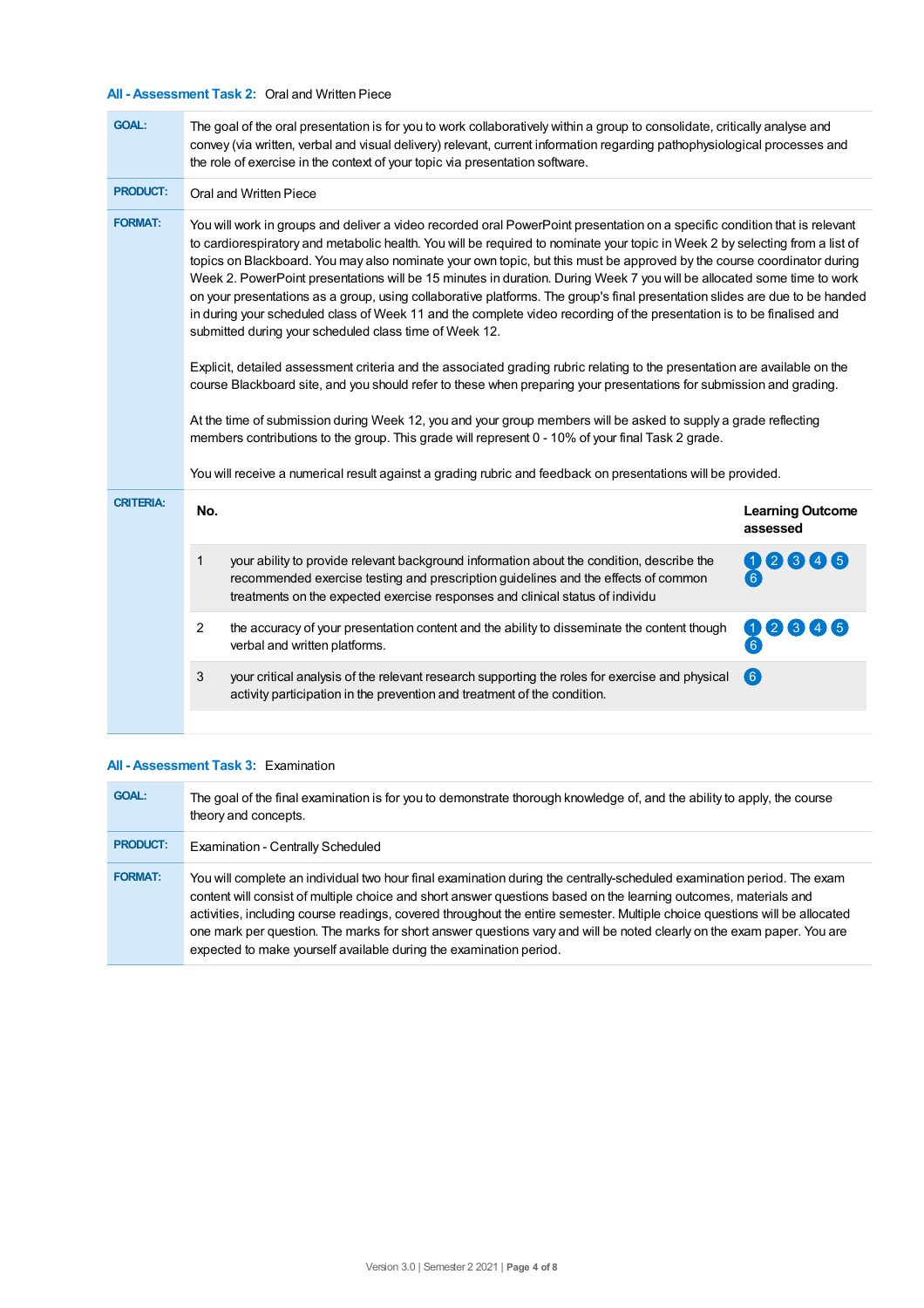| <b>CRITERIA:</b> | No. |                                                                                                                                                                                                                                                                | <b>Learning Outcome</b><br>assessed |
|------------------|-----|----------------------------------------------------------------------------------------------------------------------------------------------------------------------------------------------------------------------------------------------------------------|-------------------------------------|
|                  |     | Your thorough and accurate explanation of the pathophysiological mechanisms associated<br>with conditions covered in this course, the comorbid relationship that can exist between<br>conditions and the influence that physical activity has on these issues. | 【 1                                 |
|                  | 2   | Your ability to apply relevant screening guidelines and identify if medical referral or<br>appropriate input from other health professionals is required for the conditions covered in<br>this course.                                                         | 2                                   |
|                  | 3   | Your ability to select appropriate and safe procedures and end points during exercise<br>tests for the clinical populations covered during this course.                                                                                                        | 314                                 |
|                  | 4   | Your ability to demonstrate and formulate appropriate, safe and effective actions and<br>decisions with regards to exercise prescription for the clinical populations covered in this<br>course.                                                               | $5^{\circ}$                         |
|                  |     |                                                                                                                                                                                                                                                                |                                     |

# 7. Directed study hours

A 12-unit course will have total of 150 learning hours which will include directed study hours (including online if required), self-directed learning and completion of assessable tasks. Directed study hours may vary by location. Student workload is calculated at 12.5 learning hours per one unit.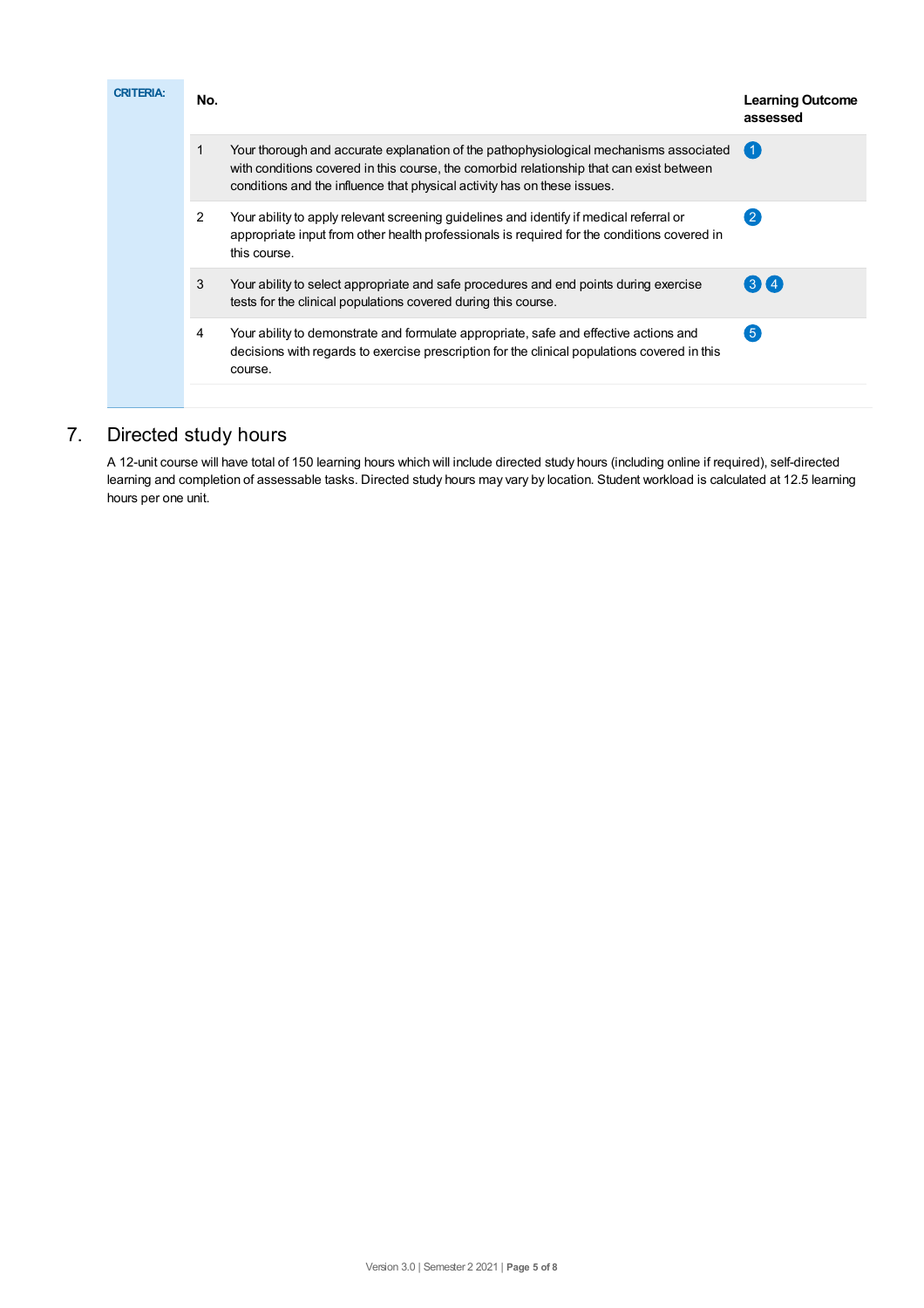## 7.1. Schedule

| PERIOD AND TOPIC | <b>ACTIVITIES</b>                                                                                                                                                                                                                     |
|------------------|---------------------------------------------------------------------------------------------------------------------------------------------------------------------------------------------------------------------------------------|
| 1                | Lecture: Physical Activity, Chronic Disease and Aging<br>Laboratory: Risk screening, stratification, exercise guidelines and<br>referral                                                                                              |
| 2                | Lecture: Cardiorespiratory Fitness and Clinical Exercise Testing<br>Laboratory: Exercise program design for older individuals                                                                                                         |
| 3                | Lecture: Exercise testing: Signs and Symptoms, expected<br>responses<br>Laboratory: Exercise Testing choices                                                                                                                          |
| 4                | Lecture: Cardiac pathophysiology and exercise responses<br>Laboratory: In-Class Quiz 1 (Summative Assessment Task)                                                                                                                    |
| 5                | Lecture: Exercise prescription in a cardiac context.<br>Laboratory: Exercise prescription for cardiac populations                                                                                                                     |
| 6                | Lecture: Peripheral Artery Disease and Hypertension<br>Laboratory: Exercise prescription for a hypertensive client                                                                                                                    |
| 7                | Lecture: Respiratory pathophysiology and exercise responses<br>Laboratory: Preparing your cardiorespiratory and metabolic<br>presentations                                                                                            |
| 8                | Lecture: Exercise prescription in a respiratory context<br>Laboratory: Exercise prescription for respiratory populations                                                                                                              |
| 9                | Lecture: Obesity<br>Laboratory: In-Class Quiz 2 (Summative Assessment Task)                                                                                                                                                           |
| 10               | Lecture: Metabolic pathophysiology and exercise responses.<br>Laboratory: The 6 minute walk test protocol                                                                                                                             |
| 11               | Lecture: Exercise prescription in a metabolic context.<br>Laboratory: Exercise prescription for metabolic populations<br>including co-morbidities - complex case study. Summative<br>Assessment Task 2 Hand-in of slides.             |
| 12               | Lecture: Presentations<br>Laboratory: Presentations                                                                                                                                                                                   |
| 13               | Lecture: Discursive, collaborative session covering lecture<br>material and associated queries.<br>Laboratory: Discursive, collaborative session regarding course<br>material, tasks and application in future courses / professions. |

# 8. What resources do I need to undertake this course?

Please note: Course information, including specific information of recommended readings, learning activities, resources, weekly readings, etc. are available on the course Blackboard site– Please log in as soon as possible.

#### 8.1. Prescribed text(s) or course reader

Please note that you need to have regular access to the resource(s) listed below. Resources may be required or recommended.

| <b>REQUIRED? AUTHOR</b> |      | <b>YEAR TITLE</b>                                            | <b>PUBLISHER</b>                          |
|-------------------------|------|--------------------------------------------------------------|-------------------------------------------|
| Required                | ACSM | 2017 ACSM's Guidelines for Exercise Testing and Prescription | Lippincott Williams and<br><b>Wilkins</b> |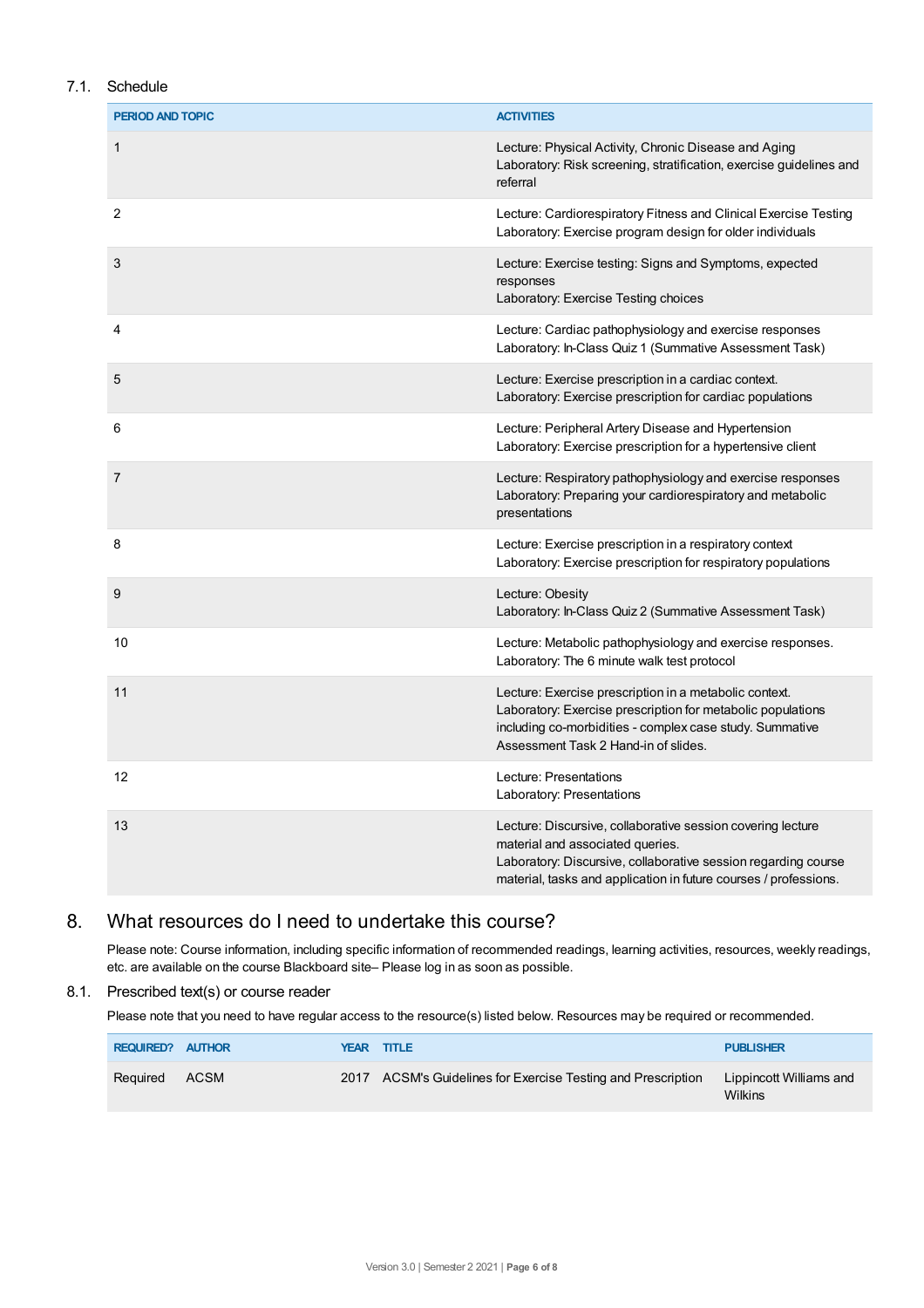#### 8.2. Specific requirements

This course has a substantial interactive case study component intended to build your knowledge, skills, professional practice and assist in ensuring your competency and safety as an exercise physiologist, in line with external Exercise and Sports Science Australia (ESSA) accreditation requirements. Therefore, preparation for, attendance of, and active participation in the sessions is expected and an attendance roll will be taken. Furthermore, in keeping with the U.S.C. Student Charter, professional practice expectations, and the ESSA Code of Conduct, this course has a particular focus on treating all individuals with respect. Specifically, due to the nature of some discussion topics and tasks in this course and to ensure a safe and respectful environment for all, students may be asked to leave the class and/or course if they demonstrate disrespectful or inappropriate behaviour.

It is your responsibility to familiarise yourself with the Health and Safety policies and procedures applicable within the University campus areas, associated technology enabled environments and to understand the risks of specific courses. In this course you may voluntarily take part in exercise physiology activities, which may include: completion of risk assessment / screening tools including divulging personal information, undertaking submaximal to maximal exercise, appropriate degrees of physical contact with others, be required to wear specialist clothing, use sports or diagnostic equipment, partial disrobing, and possibly undertake scientific, exercise or clinical measurements. It is imperative that, if you do not wish to (or cannot) take part in any activity or task, that you make this known to your course co-ordinator, lecturer or supervisor / demonstrator / session host before opting out of the activity.

## 9. How are risks managed in this course?

Risk assessments have been performed for all laboratory classes and a low level of health and safety risk exists. Some risk concerns may include equipment, instruments, and tools; as well as manual handling items within the laboratory. It is your responsibility to review course material, search online, discuss with lecturers and peers and understand the risks associated with your specific course of study and to familiarise yourself with the University's general health and safety principles by reviewing the online [induction](https://online.usc.edu.au/webapps/blackboard/content/listContentEditable.jsp?content_id=_632657_1&course_id=_14432_1) training for students, and following the instructions of the University staff.

# 10. What administrative information is relevant to this course?

#### 10.1. Assessment: Academic Integrity

Academic integrity is the ethical standard of university participation. It ensures that students graduate as a result of proving they are competent in their discipline. This is integral in maintaining the value of academic qualifications. Each industry has expectations and standards of the skills and knowledge within that discipline and these are reflected in assessment.

Academic integrity means that you do not engage in any activity that is considered to be academic fraud; including plagiarism, collusion or outsourcing any part of any assessment item to any other person. You are expected to be honest and ethical by completing all work yourself and indicating in your work which ideas and information were developed by you and which were taken from others. You cannot provide your assessment work to others.You are also expected to provide evidence of wide and critical reading, usually by using appropriate academic references.

In order to minimise incidents of academic fraud, this course may require that some of its assessment tasks, when submitted to Blackboard, are electronically checked through SafeAssign. This software allows for text comparisons to be made between your submitted assessment item and all other work that SafeAssign has access to.

#### 10.2. Assessment: Additional Requirements

Eligibility for Supplementary Assessment

Your eligibility for supplementary assessment in a course is dependent of the following conditions applying:

The final mark is in the percentage range 47% to 49.4% The course is graded using the Standard Grading scale You have not failed an assessment task in the course due to academic misconduct

#### 10.3. Assessment: Submission penalties

Late submission of assessment tasks may be penalised at the following maximum rate:

- 5% (of the assessment task's identified value) per day for the first two days from the date identified as the due date for the assessment task.

- 10% (of the assessment task's identified value) for the third day - 20% (of the assessment task's identified value) for the fourth day and subsequent days up to and including seven days from the date identified as the due date for the assessment task.

- A result of zero is awarded for an assessment task submitted after seven days from the date identified as the due date for the assessment task. Weekdays and weekends are included in the calculation of days late. To request an extension you must contact your course coordinator to negotiate an outcome.

#### 10.4. Study help

For help with course-specific advice, for example what information to include in your assessment, you should first contact your tutor, then your course coordinator, if needed.

If you require additional assistance, the Learning Advisers are trained professionals who are ready to help you develop a wide range of academic skills. Visit the Learning [Advisers](https://www.usc.edu.au/current-students/student-support/academic-and-study-support/learning-advisers) web page for more information, or contact Student Central for further assistance: +61 7 5430 2890 or [studentcentral@usc.edu.au](mailto:studentcentral@usc.edu.au).